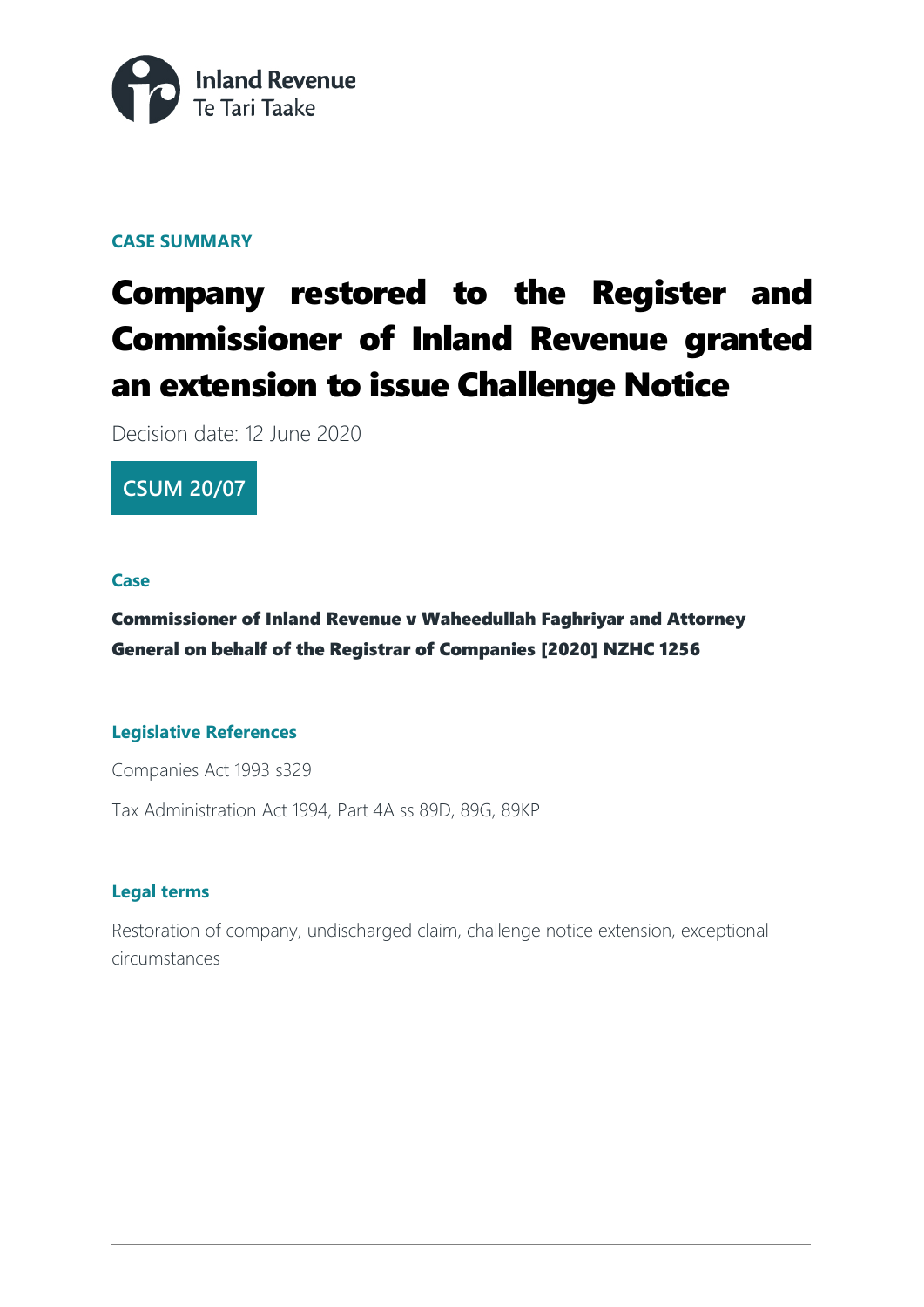

### **Summary**

The First Respondent, Waheedullah Faghriyar, and the company Discount Tyres and Mechanical Services Limited ("Discount Tyres") initiated the statutory disputes procedure under Part 4A of the TAA ("the dispute") with the Commissioner of Inland Revenue ("the Commissioner") while a criminal prosecution against the First Respondent ("the criminal case") was already on foot. The Commissioner held the dispute in abeyance until the criminal case was concluded in order to protect the First Respondent's fair trial rights causing an approximately two-year delay before the dispute could be restarted. Due to the delay, the Commissioner would not be able to issue a challenge notice concluding the dispute within the statutory time bar of four years. While the criminal case was on foot Discount Tyres was struck off the Companies Register ("the Register").

Accordingly, the Commissioner applied under section 329 of the CA for Discount Tyres to be reinstated on the Register and under section 89L(1B) of the TAA to extend the time for issuing a challenge notice past the four-year time bar. The Commissioner's applications were not opposed and were granted by the Court.

### Impact

This decision is significant to the Commissioner because it shows that the Court accepts that an "undischarged claim" covers the Commissioner merely having a dispute under Part 4A of the TAA, meaning the Commissioner can apply to restore a struck off company to the Register even in circumstances where she has not yet filed legal proceedings with the Courts but has a statutory claim to recover unpaid tax.

This decision is also significant because it shows that the Court has upheld the Commissioner's recently adopted approach of delaying civil disputes while criminal proceedings remain extant in to protect a defendant's fair trial rights in those criminal proceedings as constituting an "exceptional circumstance" under section 89K of the TAA.

### Facts

The First Respondent was the sole shareholder and director of Discount Tyres. After the First Respondent and Discount Tyres failed to file income and GST returns between the 2008 to 2015 years, the Commissioner issued default assessments.

On 12 February 2016, the First Respondent and Discount Tyres initiated the dispute by issuing notice of proposed adjustments ("NOPA") to the Commissioner's default assessments. This was followed by the Commissioner issuing notices of response ("NOR"). The First Respondent and Discount Tyres rejected the Commissioner's NOR.

The criminal case was on foot when the First Respondent and Discount Tyres initiated the dispute. The Commissioner held the dispute in abeyance for the period between 24 May 2016 to 14 December 2018 when the criminal case had concluded.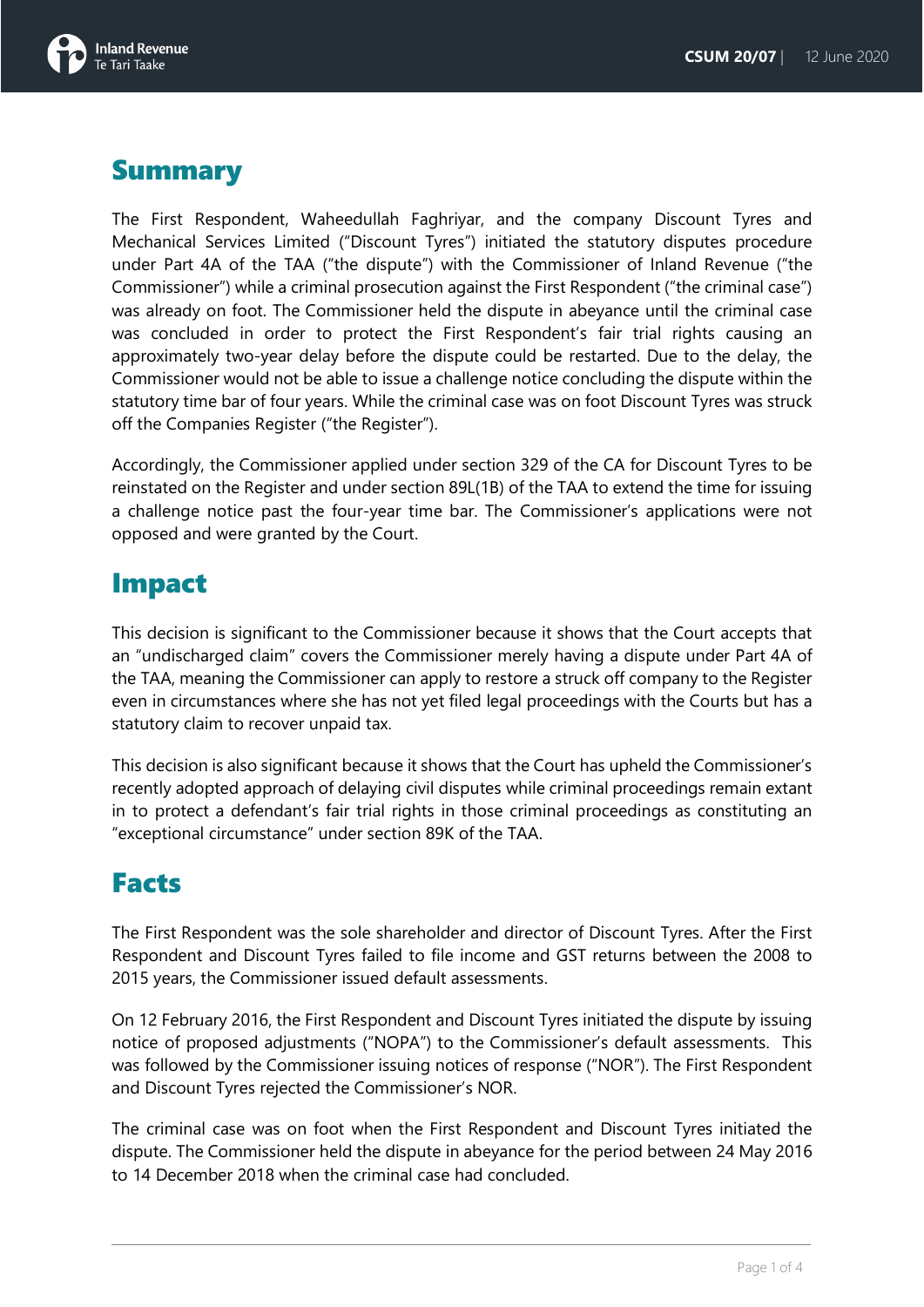

On 8 July 2016, Discount Tyres was struck off the Register while the criminal case was in progress.

The dispute recommenced with two facilitated conferences being held on 19 May 2019 and 16 August 2019. The facilitated conference stage was not concluded. The Commissioner filed this application before the four-year time bar expired on 11 February 2020.

### **Issues**

The key issues the Court needed to decide in order to grant these orders were whether:

- Any grounds are met under section 329 of the CA allowing the Court to use their discretion to restore a company to the Register;
- It was appropriate to bring a section 89L(1B) of the TAA application to the Court by way of originating application;
- The Commissioner has applied for an extension to issue a challenge notice after the expiration of the four-year time bar within the four-year time bar;
- The Commissioner's decision to hold the dispute in abeyance causing delay amounted to "exceptional circumstances" warranting an extension to the fouryear time bar pursuant to section 89P of the TAA.

### Decision

#### *Restoration application*

The Court granted the Commissioner's application to restore Discount Tyres to the Register.

The Court held that the Commissioner had an undischarged claim against Discount Tyres for unpaid income tax and GST as a result of her issuing default assessments. (Accordingly, it was not necessary for the Court to determine the alternative ground for restoration, namely the "just and equitable" ground. Even if the Court was required to consider this ground, the Court held it would be equally "just and equitable" to grant the restoration order sought).

The Court accepted that an undischarged claim included an incomplete dispute under Part 4A of the TAA.

The Court held that a person who has a contestable claim against a company but who has not yet started proceedings has standing and a ground to apply for restoration on the basis that they have an undischarged claim against the company.

#### *Leave to commence originating application*

The Court granted the Commissioner's application to commence an application under section 89L(1B) of the TAA by originating application.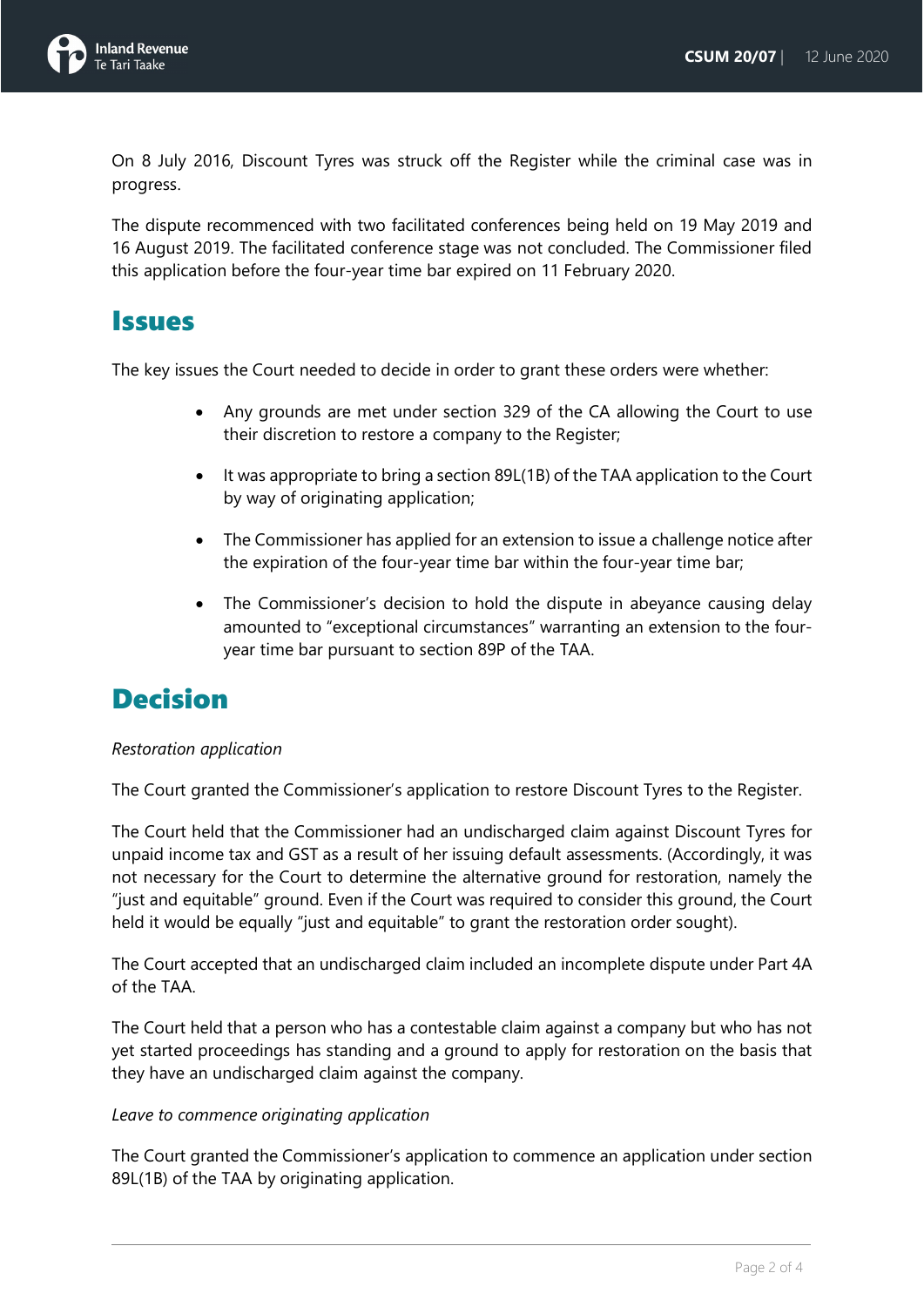

*Extension to section 89P four-year time bar*

The Court granted the Commissioner's application to issue challenge notices to the First Respondent and Discount Tyres beyond the four-year time bar under section 89P of the TAA.

The Court accepted that the Commissioner filed the application within the four-year time bar period.

The Court concluded that the dispute being held in abeyance for approximately two and a half years to protect the First Respondent's fair trial rights in criminal proceedings amounted to "exceptional circumstances" pursuant to the definition in section 89L(3) of the TAA.